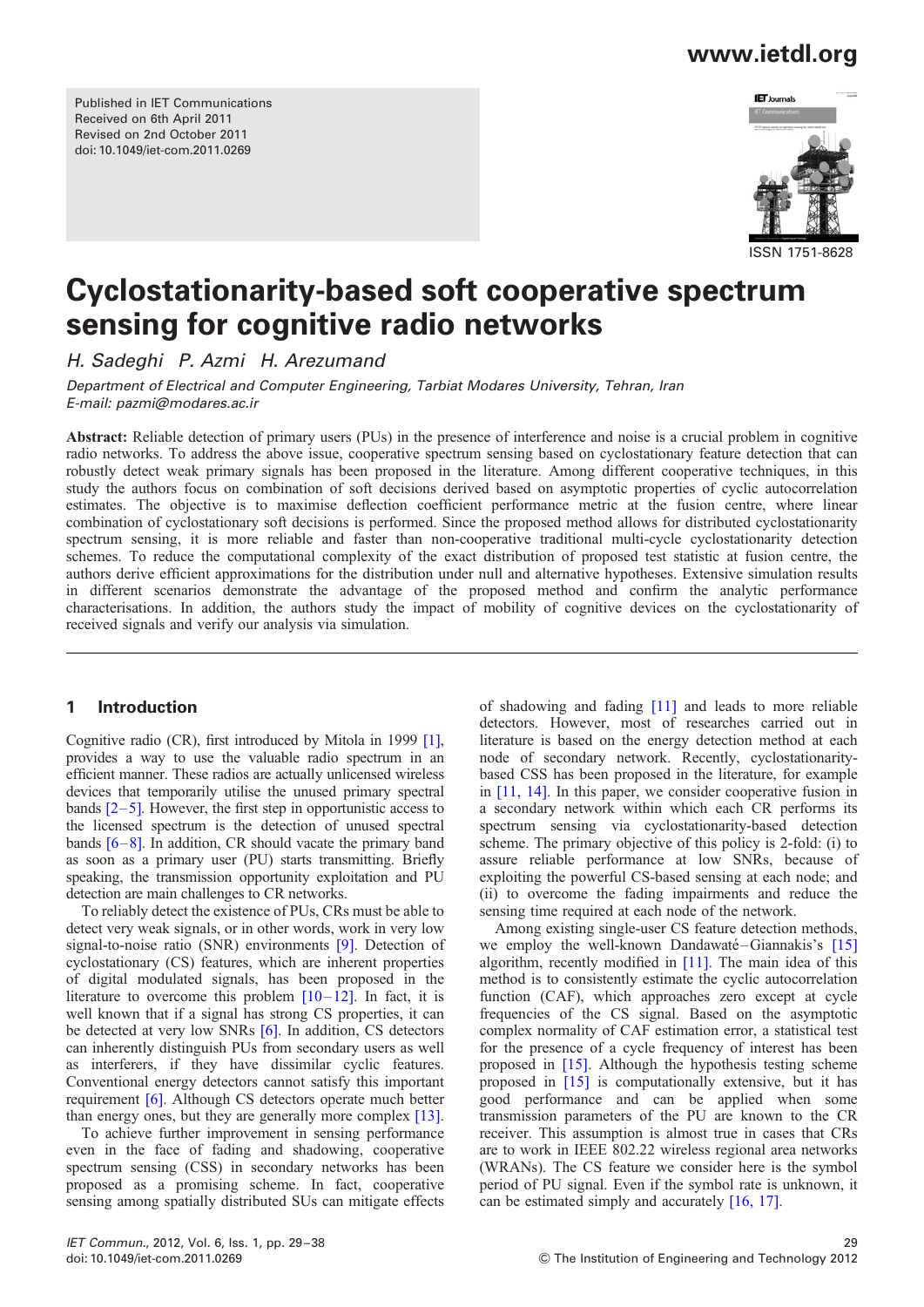Cyclostationarity-based hard [14] and soft [11] CSS strategies have been proposed for global inference at fusion centre (FC) of the secondary network. However proposed methods are not optimal. In fact, the system-wide optimal solution is obtained by performing likelihood ratio tests in both FC and SUs [18]. However, minimising the overall average cost of the network and obtaining the resultant global and local optimal thresholds is not a straightforward problem, since the local secondary users are coupled with each other. Therefore finding the local optimal thresholds in hard-decision-based cooperative sensing is difficult [18]. In this paper, instead of finding the optimal thresholds, we propose that each secondary user independently performs local CS sensing and then sends its decision statistic to the FC. Consequently, only the optimal test should be performed at the FC.

In soft decision-based context, the authors in [11] proposed summing different cyclostationarity-based test statistics transmitted by CRs. In this paper, we improve the cooperative sum detector of [11] to yield a higher probability of detection. As we will show later, sensing performance can be improved by properly scaling the transmitted test statistics. To this end, we will find the weights so as to maximise two optimality criteria: the conventional deflection coefficient (CDC) as well as the modified deflection coefficient (MDC) [19]. For the sake of comparison, we will also propose a scaled version of sum detector, whose performance is the same as the sum detector of [11]. In addition, we will discuss the performance of the proposed schemes through analysis as well as simulation experiments. Since there is not a simple and accurate closed-form expression for the distribution of resultant test statistic at the fusion rule, we will also propose an efficient approximate distribution. Furthermore, we will show that the proposed approximation method has enough accuracy, in terms of calculating the probability density function of the proposed test statistic under null and alternative hypotheses. This approximation method allows threshold setting at the FC.

Finally, we analytically characterise the impact of secondary user's mobility on its CS sensing capability. Under some conditions, we will show that the cyclostationarity of received signals vary proportional to the autocorrelation of channel fading process. Furthermore, the impact of fading depends on the signalling structure of PUs.

The remainder of this paper is organised as follows. Section 2 briefly reviews the system model and definitions related to prior works. Section 3 summarises the signal detection algorithm employed in local secondary users and its associated test statistic. Section 4 establishes the proposed CSS procedures. Section 5 describes the proposed approximate distribution for the hypothesis testing rule at FC, and its analytical performance evaluation. Section 6 presents the simulations results. Finally, we draw the conclusions in Section 7. In addition, the impact of secondary user's mobility on local cyclostationarity sensing is analytically characterised in Appendix 2.

#### 2 System model

Since mobile communication is one of the most likely applications of CR, we must consider the cyclostationarity detection problems in Rayleigh fading channels [10]. In this paper we assume Rayleigh flat fading channel between CRs and PU. The based-band discrete-time received signal for ith CR,  $y_i(n)$ ,  $i = 1, 2, ..., L$ , at time instance *n* is

$$
y_i(n) = \eta h_i(n)x(n) + w_i(n), \quad n = 1, ..., M
$$
 (1)

where  $h_i(n)$  and  $w_i(n)$  are complex channel fading and stationary complex white Gaussian noise processes, respectively, which are circularly symmetric complex-valued<br>Gaussian random variables. In other words, Gaussian random variables. In other  $h_i(n) \sim \mathcal{CN}(0, \sigma_i^2)$  and  $w_i(n) \sim \mathcal{CN}(0, N_i)$ , where  $\sigma_i^2$  and  $N_i$  are variances of fading and additive Gaussian noise distributions. Moreover,  $\eta = 0$  and 1 correspond to null (inactive PU) and alternative (active PU) hypotheses, respectively. In this paper, we assume that during the length-M time interval the PU is either active or inactive. The signal transmitted by PU is denoted by  $x(n)$ . Without loss of generality,  $x(n)$ ,  $\{h_i(n)\}\$  and  $\{w_i(n)\}\$  are assumed to be independent of each other. Also we note that the secondary FC can be a base station or a secondary user with higher computational capabilities. It is assumed that L secondary users exist in network. Throughout this paper, the reporting channels are assumed to be noise free.

The detection problem we are encountering at each SU is testing for the presence of cyclostationarity in the received signal. In the sequel, we mean by cyclostationarity the discrete-time second-order CS property in the wide sense. In this context, a signal  $x(n)$  is said to show cyclostationarity at a cycle frequency of interest  $\alpha$ , if the CAF is not identically zero [15].

In this paper, conditional independence of spatially distributed SUs is assumed [11], so the test statistics computed at local sensors are asymptotically conditionally independent given either hypothesis. Furthermore, it is assumed that each SU performs CS detection at a single or different cycle frequencies. This causes the network to perform parallel and reliable spectrum sensing in a short period of time, and improves the agility of secondary network. In addition, this allows for distributed single- or multi-cycle detection.

#### 3 Local cyclostationarity sensing

The CS detector we propose for each node of secondary network is based on the generalised likelihood ratio test derived in [15]. This statistical test detects the presence of cycles appeared in the second-order cyclic cumulants and does not assume any specific distribution on the transmitted data [15]. In this section we overview the key results of [11, 15], required for developing the new cooperative test statistic.

Assume that we want to test for cyclostationarity in signal  $x(n)$ . The discrete-time unbiased and consistent estimation of the CAF of  $x(n)$  is given by [15]

$$
\hat{R}_{xx}^{\alpha}(\tau) \triangleq \frac{1}{M} \sum_{n=1}^{M} x(n)x^{*}(n+\tau) e^{-j2\pi\alpha n}
$$
 (2)

where  $\tau$  and  $\alpha$  refer to the discrete time lag and cycle frequency, respectively. We define a vector consisting of CAF estimates of multiple time lags  ${\lbrace \tau_i \rbrace}_{i=1}^N$  for a candidate cycle frequency  $\alpha$  as

$$
\hat{r}_{xx^*} \triangleq [\text{Re}\{\hat{R}_{xx^*}^{\alpha}(\tau_1)\}, \dots, \text{Re}\{\hat{R}_{xx^*}^{\alpha}(\tau_N)\}, \text{Im}\{\hat{R}_{xx^*}^{\alpha}(\tau_1)\}, \dots, \text{Im}\{\hat{R}_{xx^*}^{\alpha}(\tau_N)\}]
$$
\n(3)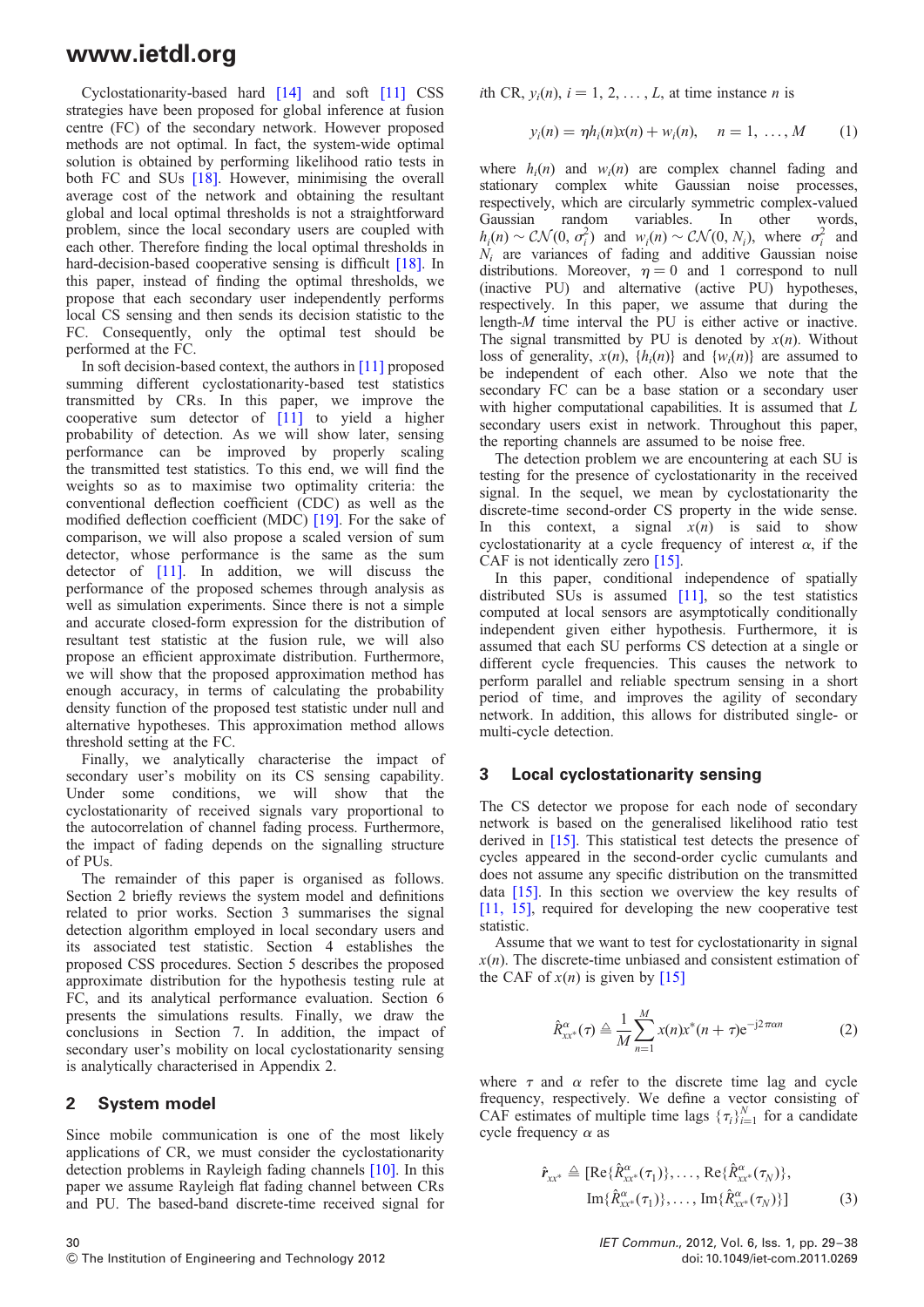It has been proven that subject to certain mixing conditions, It has been proven that subject to certain mixing conditions,<br> $\sqrt{M} \hat{r}_{xx^*}$  is asymptotically (i.e. as  $M \to \infty$ ) distributed as  $\sqrt{M} \hat{r}_{xx^*}^2 \sim \mathcal{N}(\mu, \Sigma_{xx^*})$ , where  $\mu = 0$  under  $\mathcal{H}_0$ , and  $\mu = \sqrt{M}r_{xx^*}$  under  $\mathcal{H}_1$  [11]. Here,  $\frac{D}{C}$  denotes the convergence in distribution, and  $\mathcal{N}(\boldsymbol{\mu}, V)$  denotes the multivariate normal distribution with mean vector  $\mu$  and covariance matrix V.

Since  $r_{xx}$ <sup>\*</sup> is non-random [15], the distribution of  $\hat{r}_{xx}$ <sup>\*</sup> under  $\mathcal{H}_0$  and  $\mathcal{H}_1$  differs only in the mean. So, the asymptotic complex normality of  $\hat{r}_{rr*}$  allows proposing the following generalised log-likelihood ratio (GLRT) [11, 15]:

$$
\mathcal{T} = 2 \ln \Lambda_{\text{GLR}} = 2 \ln \frac{f(\hat{\mathbf{r}}_{xx^*} | \mathcal{H}_1)}{f(\hat{\mathbf{r}}_{xx^*} | \mathcal{H}_0)} = M \hat{\mathbf{r}}_{xx^*} \hat{\boldsymbol{\Sigma}}_{xx^*}^{-1} \hat{\mathbf{r}}_{xx^*}^{\text{T}}
$$
(4)

where  $\hat{\Sigma}_{xx^*}$  is the estimated covariance matrix, which is described in Appendix 1. It has been proved in [11, 15] that the asymptotic distribution (i.e.  $M \rightarrow \infty$ ) of T under both hypotheses is

$$
\mathcal{T} \sim \begin{cases} \chi_{2N}^2, & \mathcal{H}_0 \\ \chi_{2N}^2(\lambda), & \mathcal{H}_1 \end{cases}
$$
 (5)

where  $\chi_r^2$  and  $\chi_r^2(\lambda)$  denote the central and non-central chisquared random variable with  $r$  degrees of freedom, respectively. The non-centrality parameter of distribution under alternative hypothesis is given by  $\lambda = Mr_{xx} \hat{\Sigma}_{xx}^{-1} r_{xx}^T$ , where the superscript  $(\cdot)^T$  represents the transpose operator [11].

Based on above discussions, we obtain the corresponding false-alarm and detection probabilities as

$$
P_{\rm f} = \Pr\{\mathcal{T} > \gamma | \mathcal{H}_0\} = \frac{\Gamma(N, \gamma/2)}{\Gamma(N)}\tag{6}
$$

$$
P_{\rm d} = \Pr\{\mathcal{T} > \gamma | \mathcal{H}_1\} = Q_{\rm N}(\sqrt{\lambda}, \sqrt{\gamma}) \tag{7}
$$

where  $\Gamma(a, x)$ ,  $\Gamma(\cdot)$  and  $Q_N(a, b)$  denote the incomplete Gamma function, Gamma function and generalised Marcum  $Q$  function, respectively  $[20]$ . The local detection probability for a target probability of false alarm  $\bar{P}_f$  can be compactly represented as

$$
P_{\rm d} = \mathcal{Q}_{\chi_{2N}^2(\lambda)}(\mathcal{Q}_{\chi_{2N}^2}^{-1}(\bar{P}_{\rm f})) \tag{8}
$$

where  $\mathcal{Q}_{\chi^2(\lambda)}(x) \triangleq \int_{x}^{\infty} p(t) dt$  is the right-tail probability for a  $\chi^2(\lambda)$  random variable with pdf  $p(t)$ . Since (8) is derived for asymptotic cases, we should evaluate it for different number of samples (i.e. M) and compare with Monte-Carlo simulation results. This issue is addressed in Section 6.

#### 4 Proposed cooperative cyclostationaritybased sensing

In this section, we propose a cooperative sensing scheme where soft decisions from several SUs are combined linearly at the FC. The FC may be a separate secondary base station or one of the SUs. Assume that we want to simultaneously detect a candidate cycle frequency or a group of different cycles of interest from the set  $\{\alpha_j\}_{j=1}^L$ . Each SU is assigned a single (different or identical) cycle frequency. This causes the secondary network to effectively search for the presence of cycle frequencies in a parallel manner. Hence, reliable CS detection can be performed. Let

### www.ietdl.org

 $\mathcal{T}_i$  represents the CS test statistic for cycle frequency  $\alpha_i$ computed at *j*th SU. Furthermore, we note that the test statistics  $\mathcal{T}_i$  are asymptotically optimal in the generalised likelihood sense [15]. The proposed weighting scheme aims to maximise the deflection coefficient (DC) constructed from GLRTs received from different SUs. Intuitively, the more information secondary user  $j$  has, the more its contribution to making the final decision. We propose the following linear fusion rule for  $L$  test statistics transmitted by SUs

$$
S(\Gamma) \triangleq \mathcal{T}_{\text{C}} = \sum_{j=1}^{L} w_j \mathcal{T}_j = \mathbf{w}^{\text{T}} \Gamma \gtrless_{\mathcal{H}_0}^{\mathcal{H}_1} \eta \tag{9}
$$

In the above expression

$$
\mathbf{w}^{\mathrm{T}} = [w_1, w_2, \dots, w_L], \quad w_i \ge 0 \tag{10}
$$

is the weight vector used to build the linear fusion rule, and

$$
\boldsymbol{\Gamma}^{\mathrm{T}} = [\mathcal{T}_1, \mathcal{T}_2, \dots, \mathcal{T}_L] \tag{11}
$$

is the (observed) vector of test statistics.

The problem we are encountering is how we should calculate the weight vector (10), thereby the resultant detector (9) achieves the best performance. To this end, we choose the DC [21] as a performance metric. However, first- and second-order moments of  $\mathcal{T}_C$  are needed for derivation of the deflection of the cooperative detector. Since computing these moments under  $\mathcal{H}_1$  requires the knowledge of non-centrality parameters at the SUs, we propose that each SU directly estimates the non-centrality parameter from the received signal at each sensing slot. To this end, each SU can approximately compute its noncentrality parameter under  $\mathcal{H}_1$  from the received data as follows

$$
\hat{\lambda} = M \hat{r}_{xx^*} \hat{\Sigma}_{xx^*}^{-1} \hat{r}_{xx^*}^{\mathrm{T}}
$$
\n(12)

Consequently, the value of estimated non-centrality parameter at each SU is equal to the computed test statistic over that sensing slot.

Based on above discussions, the mean and variance of the proposed test statistic (9) can be obtained for a dedicated sensing slot, as follows

$$
E[\mathcal{T}_{\text{C}}|\mathcal{H}_{0}] = 2N \sum_{i=1}^{L} w_{i}
$$
  
\n
$$
E[\mathcal{T}_{\text{C}}|\mathcal{H}_{1}] \simeq \sum_{i=1}^{L} w_{i}(2N + \hat{\lambda}_{i})
$$
  
\n
$$
\text{Var}[\mathcal{T}_{\text{C}}|\mathcal{H}_{0}] = 4N \sum_{i=1}^{L} w_{i}^{2} = 4Nw^{\text{T}}w
$$
  
\n
$$
\text{Var}[\mathcal{T}_{\text{C}}|\mathcal{H}_{1}] \simeq 4 \sum_{i=1}^{L} w_{i}^{2}(N + \hat{\lambda}_{i}) = 4w^{\text{T}}\mathbf{\Psi}w
$$
 (13)

with

$$
\mathbf{\Psi} \triangleq N\mathbf{I}_L + \mathbf{diag}(\Lambda) \tag{14}
$$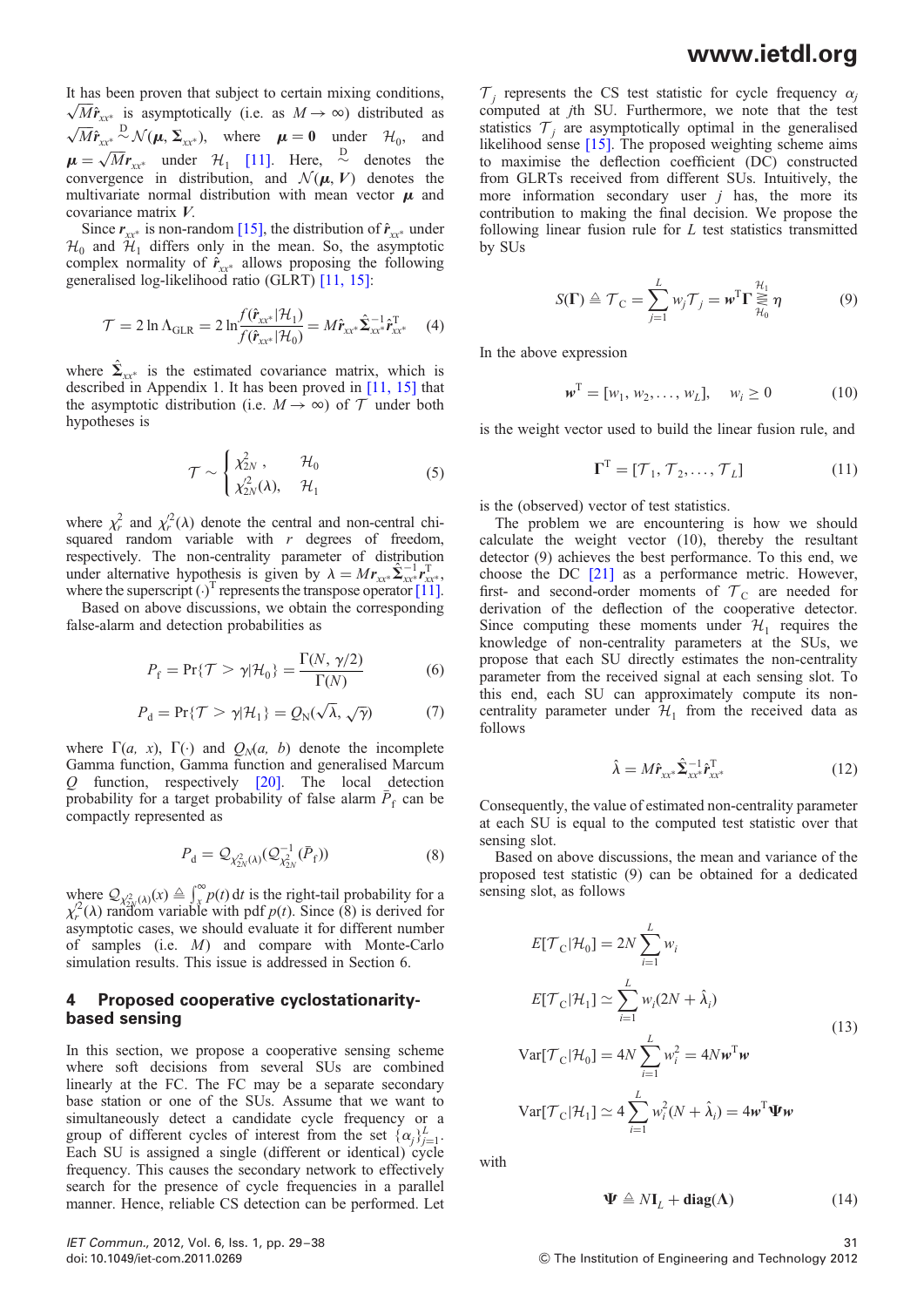Here,  $diag(\cdot)$  denotes the square diagonal matrix with the elements of the given vector on the diagonal. Moreover

$$
\Lambda^{\mathrm{T}} = [\hat{\lambda}_1, \hat{\lambda}_2, \dots, \hat{\lambda}_L]
$$
 (15)

is the vector of estimated non-centrality parameters. Note that  $\hat{\lambda}_j$  corresponds to the estimated non-centrality parameter for the distribution of  $\mathcal{T}_i$  under  $\mathcal{H}_1$  [as defined in (12)]. Results of (13) are used in subsequent sections in order to derive an optimal weight vector.

#### 4.1 Deflection-maximising fusion rule

In this section, we seek to maximise deflection criterion over the class of soft decision-based cooperative CS detectors of the form (9). This performance measure is particularly appropriate for weak signal detection [21]. After some manipulation (omitted), we can obtain the deflection of cooperative detector as

$$
D(\mathbf{w}) \triangleq \frac{(E[\mathcal{T}_C|\mathcal{H}_1] - E[\mathcal{T}_C|\mathcal{H}_0])^2}{Var[\mathcal{T}_C|\mathcal{H}_0]} = \frac{1}{4N} \frac{(\mathbf{\Lambda}^{\mathrm{T}} \mathbf{w})^2}{\mathbf{w}^{\mathrm{T}} \mathbf{w}} \tag{16}
$$

We define the deflection-maximising distributed detector as the one that maximises the above expression. This method actually maximises the normalised difference between the conditional means of the test statistic at FC, so it should lead to a high probability of detection. Recently, another measure for evaluating the detection performance, called the MDC, [19] has been introduced. This criterion is defined similar to (16), except that in the denominator  $Var[\mathcal{T}_C|\mathcal{H}_0]$ is replaced by  $Var[\mathcal{T}_C|\mathcal{H}_1]$ . In the following, we propose a new generalised metric that comprises both the CDC and the MDC ( $p \in \{0, 1\}$ )

$$
D_{\rm g}(\mathbf{w}) \triangleq \frac{(E[\mathcal{T}_{\rm C}|\mathcal{H}_{1}] - E[\mathcal{T}_{\rm C}|\mathcal{H}_{0}])^{2}}{p \operatorname{Var}[\mathcal{T}_{\rm C}|\mathcal{H}_{0}] + (1 - p)\operatorname{Var}[\mathcal{T}_{\rm C}|\mathcal{H}_{1}]} \tag{17}
$$

which could be simplified to the conventional DC for  $p = 1$ and the modified DC for  $p = 0$ . Thus, we can derive

$$
D_{\rm g}(\mathbf{w}) = \frac{1}{4} \frac{(\mathbf{\Lambda}^{\rm T} \mathbf{w})^2}{\mathbf{w}^{\rm T} \mathbf{Y} \mathbf{w}}
$$
(18)

with

$$
\mathbf{Y} = NI_L + (1 - p)\mathbf{diag}(\mathbf{\Lambda}), \quad p = 0, 1 \tag{19}
$$

According to (18), we introduce the deflection-maximising weight coefficients as

$$
w_{\rm g}^{\rm opt} = \arg\max_{w \ge 0, ||w||_2 = 1} \left\{ \frac{(\Lambda^{\rm T} w)^2}{w^{\rm T} \Upsilon w} \right\} \tag{20}
$$

whose optimal weight vector is denoted by  $w_g^{\text{opt}}$ . Here,  $\|\cdot\|_2$ denotes the Euclidian norm. In order to achieve a unique solution for the optimisation problem at hand, we confine the weight vector to have unit norm.

The problem (20) can be transformed into the problem of global maximisation of the Rayleigh quotient [22] of the vector w. If  $\mathbf{Y} = \mathbf{Y}^{1/2} \mathbf{Y}^{T/2}$  be the Cholesky decomposition

of **Y**, then replacing  $w = \Upsilon^{-1/2}v$  leads to

$$
\frac{(\Lambda^{\mathrm{T}} w)^2}{w^{\mathrm{T}} \Upsilon w} = \frac{v^{\mathrm{T}} \Upsilon^{-T/2} \Lambda \Lambda^{\mathrm{T}} \Upsilon^{-1/2} v}{v^{\mathrm{T}} v} \stackrel{\triangle}{=} \frac{v^{\mathrm{T}} c v}{v^{\mathrm{T}} v} \tag{21}
$$

where  $c \triangleq \Upsilon^{-T/2} \Lambda \Lambda^{T} \Upsilon^{-1/2}$ . Based on the global maximisation theorem on Rayleigh quotients [22], the maximum of right-hand side of  $(21)$  is the maximum eigenvalue of the matrix  $c$ . Furthermore, the vector  $\nu$  that maximises the quotient is the eigenvector corresponding to the maximum eigenvalue.

Consequently, the eigenvector corresponding to the maximum eigenvalue of the positive semidefinite matrix  $c$ is  $v_{opt} = \Upsilon^{-T/2} \Lambda$ . Normalising the results gives the optimal weight vector

$$
w_{\mathrm{g}}^{\mathrm{opt}} = \frac{\mathbf{Y}^{-1/2}\mathbf{Y}^{-T/2}\mathbf{\Lambda}}{||\mathbf{Y}^{-1/2}\mathbf{Y}^{-T/2}\mathbf{\Lambda}||_2}
$$
(22)

Finally, the deflection-maximising linear fusion rule can be expressed as

$$
S_{\rm g}^{\rm opt}(\Gamma) = \frac{1}{\left| |\mathbf{Y}^{-1/2}\mathbf{Y}^{-T/2}\mathbf{\Lambda}|\right|_2} \mathbf{\Lambda}^{\rm T} \mathbf{Y}^{-1/2} \mathbf{Y}^{-T/2} \Gamma \tag{23}
$$

Performance evaluations for the above method is provided in Section 6.

#### 4.2 Sum detector fusion rule

A straightforward detector that we can obtain from (9) is the sum detector. If we set all the weights  $w_i$  identical  $(i = 1, 2, \ldots, L)$ , with the constraint  $\|w\|_2 = 1$ , we obtain  $(i = 1, 2, ..., L)$ , with  $w_i = 1/\sqrt{L}$ . Therefore

$$
\mathcal{T}_{\text{s.d.}} = \frac{1}{\sqrt{L}} \sum_{j=1}^{L} \mathcal{T}_j \tag{24}
$$

This is the cooperative sum-detector proposed in [11]. We note that (24) is in fact a scaled log-likelihood ratio fusion rule. As we will show in Section 6, this test does not leads to a high probability of detection, as compared with proposed deflection-maximising fusion rules. This is because of the fact that the thresholds of hypothesis tests at local SUs as well as FC are not obtained through systemwide optimisation.

Some straightforward calculations yield the following threshold

$$
\eta = \frac{1}{\sqrt{L}} \mathcal{Q}_{\chi_{2NL}}^{-1}(P_{\rm f})
$$
\n(25)

and detection probability

$$
P_{\rm d} = \mathcal{Q}_{\chi_{2NL}^2(\Sigma \lambda_i)}(\mathcal{Q}_{\chi_{2NL}^2}^{-1}(P_{\rm f})) \tag{26}
$$

for the cooperative sum detector.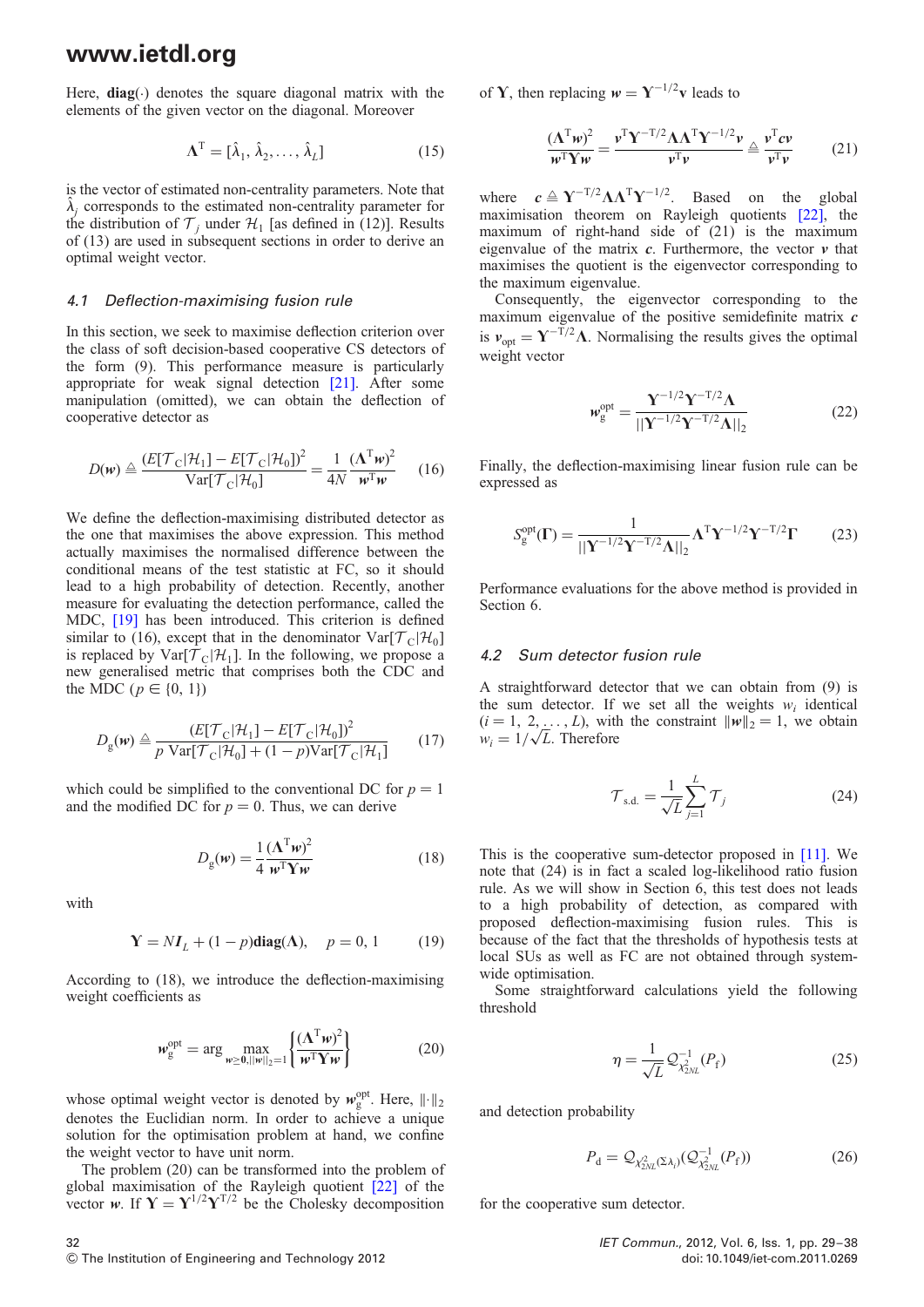#### 5 Proposed cooperative hypothesis testing

#### 5.1 Threshold setting at FC

In order to perform statistical test and analytically characterise the proposed methods, we should calculate the distribution of the test statistics under both hypotheses. However an efficient exact distribution of the weighted sum of independent chisquare random variables has not been derived yet. Therefore we derive an approximate distribution for the linear combination of chi-square variables, which is a common technique in statistics [23], as well as wireless communications [24]. This approximation, which enables the resultant detection performance to be analytically characterised, will be confirmed subsequently by numerical results.

First, we investigate the distribution of  $\tau_c$  under null hypothesis. If we assume that  $\mathcal{T}_j \sim \chi^2_{2N}$  be independent central chi-square variables under null hypothesis, we can approximately write

$$
\mathcal{T}_{\mathcal{C}|\mathcal{H}_0} = \sum_{j=1}^{L} w_j \mathcal{T}_j \stackrel{a}{\sim} \alpha_0 \chi_{\beta_0}^2 \tag{27}
$$

where  $\stackrel{a}{\sim}$  means 'is approximately distributed as'. We refer to this technique as two-moment fitting method. By equating the mean and variances (i.e. first- and second-order cumulants) of the left- and right-hand side of (27), the coefficients can be calculated as

$$
\alpha_0 = \frac{\sum_{j=1}^L w_j^2}{\sum_{j=1}^L w_j}, \quad \beta_0 = \frac{2N(\sum_{j=1}^L w_j)^2}{\sum_{j=1}^L w_j^2}
$$
(28)

Thus, the threshold at the FC can be calculated as

$$
\eta \simeq \alpha_0 \mathcal{Q}_{\chi_{\beta_0}}^{-1}(P_f) = \alpha_0 \mathcal{F}_{\chi_{\beta_0}}^{-1}(1 - P_f) \tag{29}
$$

where  $\mathcal{F}_{\lambda_r^2}^{-1}(x)$  is the inverse cumulative distribution of central chi-square random variable.

#### 5.2 Analytical performance analysis

For analytical performance evaluation of proposed scheme, we need the asymptotic distribution of  $T$  under alternative hypothesis (denoted by  $\mathcal{T}_{C|\mathcal{H}_1}$ ). We keep in mind that the test statistics of different SUs are asymptotically independent. Hence, if we assume  $\mathcal{T}_j \sim \chi_{2N}^2(\hat{\lambda}_j)$ , using the same procedure as (27) and (28), we can calculate the coefficients under  $\mathcal{H}_1$ 

$$
\alpha_1 = \frac{2\sum_{j=1}^L w_j^2 (N + \hat{\lambda}_j)}{\sum_{j=1}^L w_j (2N + \hat{\lambda}_j)}, \quad \beta_1 = \frac{(\sum_{j=1}^L w_j (2N + \hat{\lambda}_j))^2}{2\sum_{j=1}^L w_j^2 (N + \hat{\lambda}_j)}
$$
(30)

Computation of above parameters requires the knowledge of non-centrality parameters  $\{\hat{\lambda}_j\}_{j=1}^L$ . This is a reasonable assumption as this information is estimated in local sensing step.

Fig. 1 provides a basis to judge the adequacy of twomoment fitting method for  $\mathcal{T}_{C|\mathcal{H}_0}$  and  $\mathcal{T}_{C|\mathcal{H}_1}$ . The twomoment distribution fit gives an expedient and efficient procedure for the weighted sum under null hypothesis. In other words, evaluation of the threshold from null hypothesis distribution is almost accurate. However, under  $\mathcal{H}_1$  it has not sufficient accuracy. Therefore by employing the more-accurate three-moment approximation for weighted sum of non-central chi-square distributions [23],



Fig. 1 Comparison of analytical and simulated PDFs of sum of two chi-square distributions under  $H_0$  and  $H_1$  (weighted sums are  $0.578\chi_2^2 + 0.815\chi_2^2$  and  $0.578\chi_2^{\prime\prime 2}(5.272) + 0.815\chi_2^{\prime\prime 2}(3.753)$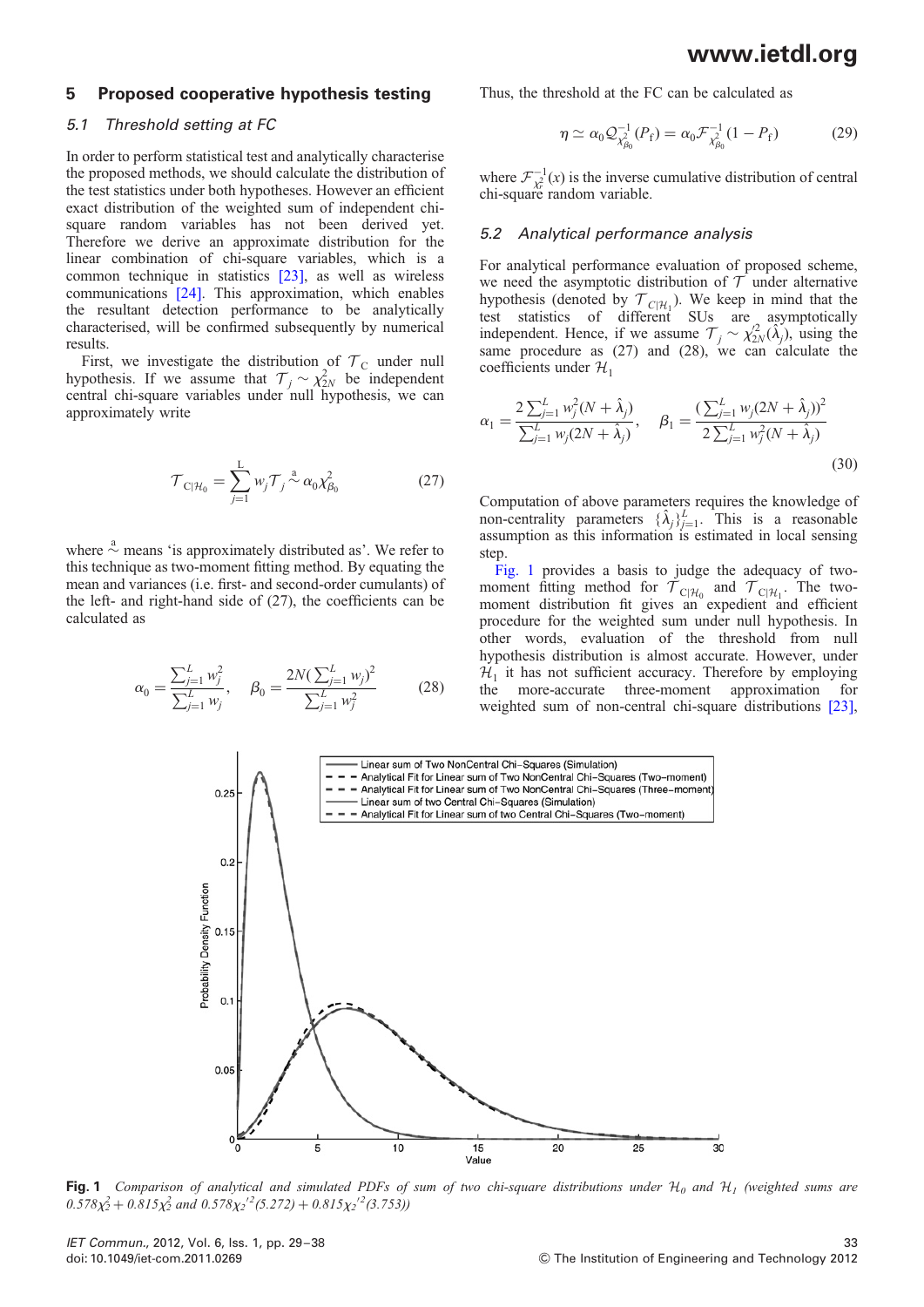we rise the accuracy for analytical performance evaluation case.

Based on the above discussion, we propose the following approximation for distribution of linear fusion rule under alternative hypothesis

$$
\mathcal{T}_{\mathbf{C}|\mathcal{H}_1} \stackrel{a}{\sim} \rho \chi^2_r + d \tag{31}
$$

It can be shown that the first three cumulants of both sides of (31) are

$$
\kappa_1 = \sum_{i=1}^{L} w_i (2N + \hat{\lambda}_i) = \rho r + d
$$
  
\n
$$
\kappa_2 = \sum_{i=1}^{L} 2w_i^2 (2N + 2\hat{\lambda}_i) = 2\rho^2 r
$$
  
\n
$$
\kappa_3 = \sum_{i=1}^{L} 8w_i^3 (2N + 3\hat{\lambda}_i) = 8\rho^3 r
$$
  
\n(32)

where  $\kappa_i$  is the cumulant of order *i*. Solving the above system of equations for  $\rho$ , r and d yields  $r = c_2^3/c_3^2$ ,  $\rho = c_3/c_2$  and  $d = c_1 - c_2^2/c_3$ , where  $c_j \triangleq \sum_{i=1}^{L} w_i^j (2N + j\hat{\lambda}_i), j = 1, 2, 3$ .

Therefore we attain the following detection performance for the proposed cooperative sensing scheme

$$
P_{\rm d} \simeq Q_{\chi_r^2} \left( \frac{\alpha_0 Q_{\chi_{\beta_0}}^{-1} (P_{\rm f}) - d}{\rho} \right)
$$
  
= 
$$
\frac{\Gamma((r/2), (\{\alpha_0 Q_{\chi_{\beta_0}}^{-1} (P_{\rm f}) - d\})/2\rho)}{\Gamma(r/2)}
$$
(33)

As we will show in Section 6, this analytical performance evaluation matches well with the Monte-Carlo performance estimation results.

#### 6 Discussions and simulation results

The primary network is an IEEE 802.11a wireless local area network (WLAN) with orthogonal frequency-division multiplexing (OFDM) transmissions. Complex symbols, which are inputs to the inverse fast Fourier transform (IFFT) at the PU transmitter, are chosen from a quadrature phase-shift keying (QPSK) constellation. Following the settings in IEEE 802.11a protocol, we set the values of fast Fourier transform (FFT) length, number of occupied channels, length of guard interval, symbol rate and sampling rate as  $N_{\text{fft}} = 64$ ,  $N_{\text{occ}} = 52$ ,  $N_{\text{g}} = 16$ ,  $R_{sym} = 250$  Ksym/s,  $R_s = 20$  MHz, respectively. For all simulations, discrete-time baseband processing is assumed. Except otherwise stated, each SU uses the cycle frequency  $\alpha = 1/(N_{\text{fft}} + N_{\text{g}})$  and the time-lag parameter  $\tau = N_{\text{fft}}$ . For cooperative scenarios, it is assumed that ten SUs exist in network (i.e.  $L = 10$ ).

In all simulations with fixed signal length, the detection time at each SU is assumed to be 50 OFDM blocks. Therefore the number of samples for the CAF estimate at the SU is  $50N<sub>u</sub>$ . This approximately corresponds to the sensing time of 0.2 ms for an OFDM system having bandwidth of 20 MHz. The length of Kaiser window and its  $\beta$  parameter in CS detectors are chosen to be 2048 and  $\beta = 10$ , respectively. See Appendix 1 for details. The

desired probability of false alarm is set at 0.01. The average channel SNR in ith observation channel is defined as  $SNR_i = 10 \log_{10}(\sigma_x^2/N_i)$ , where  $\sigma_x^2$  and  $N_i$  are the variances of PU's signal and noise, respectively.

The simulations are performed over a sensing duration of  $x(n = 1: M)$ . In this interval, each SU independently performs local spectrum sensing, computes its test statistic and estimates the non-centrality parameter. Furthermore, in each sensing slot, the PU is either active or inactive. After computing the test statistic, each SU sends its decision statistic (which is also the value of the locally estimated non-centrality parameter) to the FC. Based on received decision statistics, the deflection-optimal optimal weights are computed. In the next sensing slot, the above-mentioned states should be repeated, so the weight coefficients are updated in each sensing duration. Except otherwise stated, each simulation curve is obtained over 50 000 independent Monte-Carlo realisations.

#### 6.1 Performance of local sensing

Fig. 2 compares the agreement between analytical and simulated detection probability for local sensing case. The analytical curves are obtained using (6) and (7). Since, in practice, the true value of  $\lambda$  is not available at the SU, we use the estimated value  $\lambda$  in (7). In fact, as the signal length grows, the agreement between theoretical and simulation receiver operating characteristics (ROC) curves improves. Results show that the asymptotic equations in (5) hold true even in relatively low sensing times (i.e. non-asymptotic cases). Also we can see that as the sensing time increases, the detection performance improves. Since sensing time in secondary networks is limited, one can resort to cooperative sensing. This leads to a reduction in sensing time while meeting a high probability of correct detection.

6.1.1 Impact of CR velocity: In order to inspect the cyclostationarity of the received faded signal, we characterise the impact of Rayleigh fading impairments on the received CAF. In fact, the received CAF is directly proportional to the autocorrelation of the channel fading process (for detailed proof see Appendix 2) (Fig. 3)

$$
R^{\alpha}_{yy^*}(\tau) = R_h(\tau)R^{\alpha}_{xx^*}(\tau) \tag{34}
$$

If we assume the fading process to be wide-sense stationary, its autocorrelation function can be formulated using the well-known Jake's model as  $R_h(k) = E[h(n)h^*(n+k)]$  $J_0(k\omega_d)$ , where  $J_0$  is the zero-order Bessel function of the first kind [20]. In this expression we assume that the mean-square transfer through the channel is normalised to unity, and  $\omega_d = 2\pi f_d$  is the maximum angular Doppler frequency, in which  $f_d \triangleq f_c v/c$ , c is the speed of light,  $f_c$  is the carrier frequency and v is the mobile velocity. Despite the problems associated with this model, it is adequate to explain many of the commonly encountered fading problems in practice  $[10]$ . Adopting this model, we can derive

$$
R_{yy^*}^{\alpha}(\tau) = J_0(\omega_\mathrm{d}\tau) R_{xx^*}^{\alpha}(\tau) \tag{35}
$$

This demonstrates that the detection loss caused by fading depends on maximum Doppler shift as well as time lag used by the CS detector. Since the time lag is directly related to the PU signal type, impact of fading on the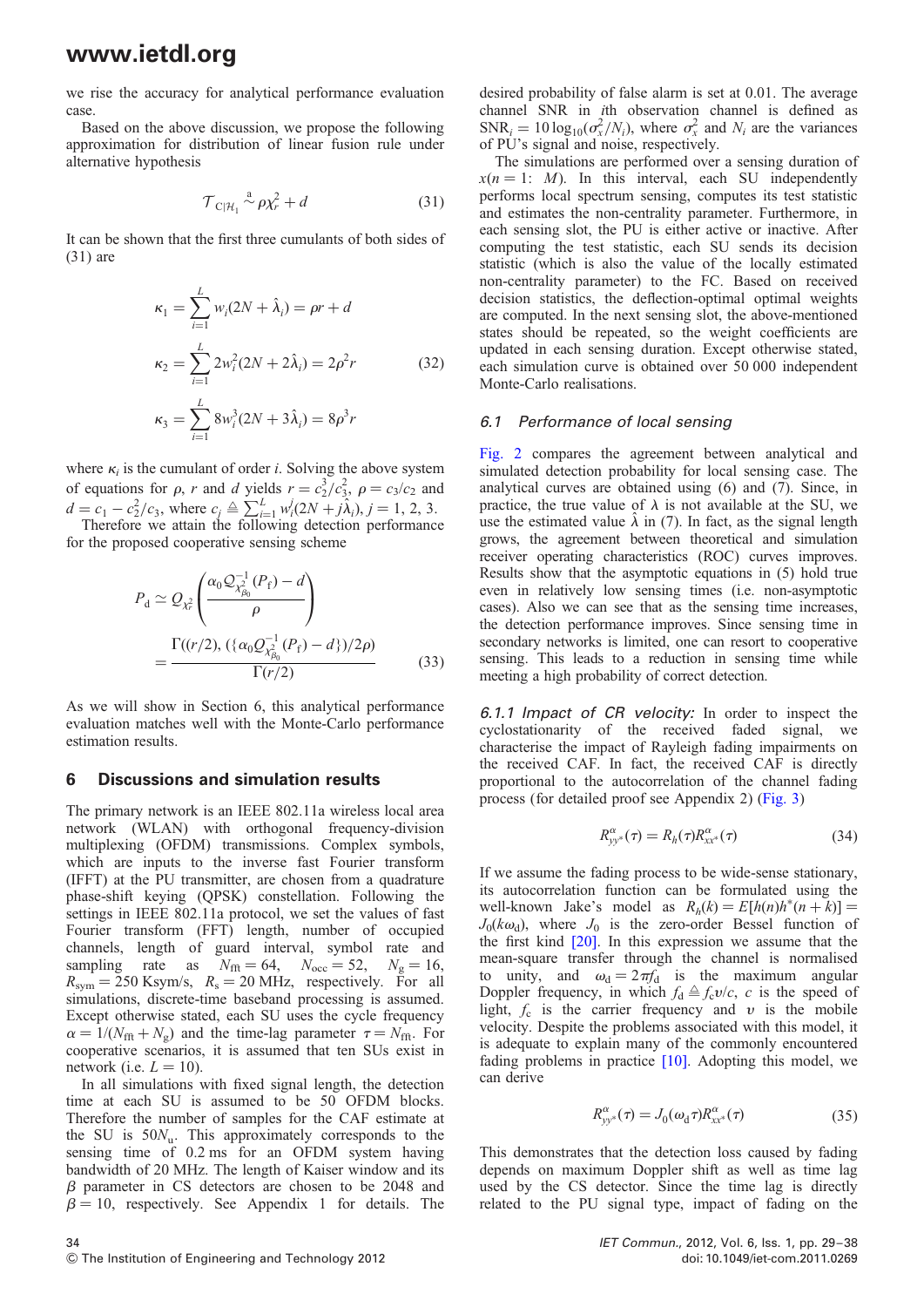

Fig. 2 Analytical against simulated performances of local sensing for different signal lengths over frequency-flat Rayleigh fading channel with  $SNR = -8 dB$ 



Fig. 3 Local detection performance of cyclostationarity-based sensing for different mobile velocities in Rayleigh fading channels

cyclostationarity of received signal is dependent on primary signal type.

For example, if the primary signal is a WLAN IEEE 802.11a signal, the time lag in CS detectors must be set to  $\tau \simeq 3.2 \,\mu s$ . For practical applications and carrier frequency equal to 5 GHz, if we assume that  $\Delta f_d \leq 1$  kHz, deviation of  $\omega_d \tau$  is less than 0.02. Hence, the amount of cyclostationarity degradation because of an increase in mobile velocity of CR should be negligible. We confirm this proposition by simulation of CS detector with above-mentioned primary signal. As it is evident, from Fig. 3, local probability of detection remains unchanged for different mobile velocities. Therefore the proposed spectrum sensing technique has relatively an acceptable performance in high mobile speeds.

#### 6.2 Performance of cooperative sensing

In this section, we will compare the proposed cyclostationarity-based linear fusion rules. We firstly examine the validity of the proposed approximation for the distribution of the linear fusion rule under  $\mathcal{H}_0$ . Since the threshold of the proposed linear fusion rule is identified by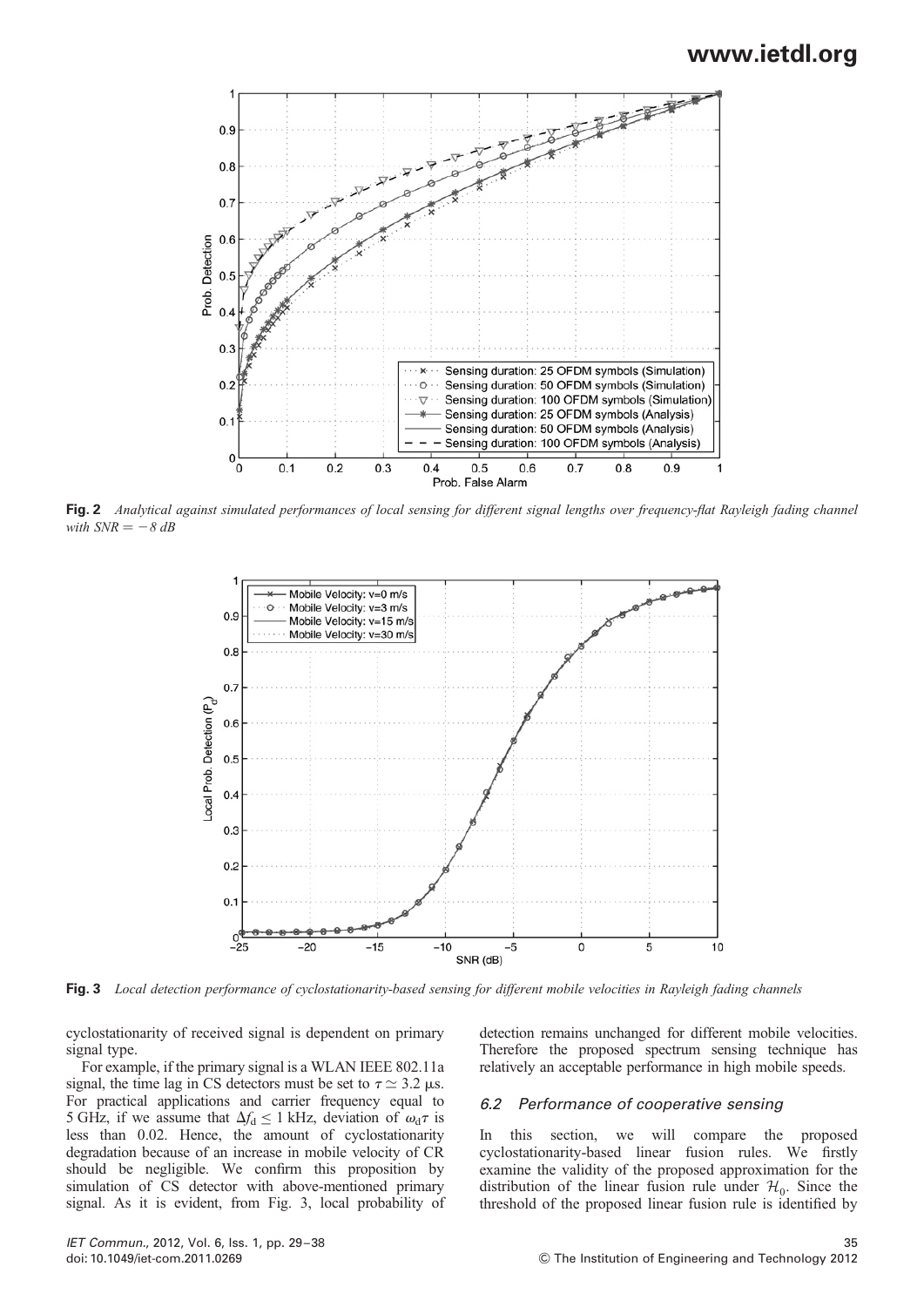the cumulative distribution function (CDF) of test statistic under  $\mathcal{H}_0$ , we will evaluate the CDF of proposed test statistic. To this end, we generate the white Gaussian noise over 100 000 independent realisations. The block length of the noise signal is  $M = 4000$  samples. As we can see from Fig. 4, the proposed method well approximates the simulated CDF of the test statistic  $\overline{\mathcal{T}}_C$  under null hypothesis, so the threshold at the FC can be accurately obtained by employing the proposed low-complexity approximation technique.

Analytical and simulated ROC curves for proposed cyclostationarity-based linear fusion rule are shown in Fig. 5 under different average SNRs. Simulation results confirm the proposed analytical approximation derived in (33). Conventional deflection-maximising method is used for calculating the weight vector. Simulations are performed in Rayleigh fading environments with the assumption that ten SUs exist in network. Different CRs have different average channel SNRs for their observation channels. We assume that  $\gamma = [\bar{\gamma} - 16, \bar{\gamma} - 12, \bar{\gamma} - 8,$ 



**Fig. 4** Validity of the proposed low-complexity approximate distribution for the test statistic at the FC under  $\mathcal{H}_0$  ( $p = 0$ )



Fig. 5 Analytical against simulated ROC curves for proposed linear fusion rule over frequency-flat Rayleigh fading channels ( $p = 1$ )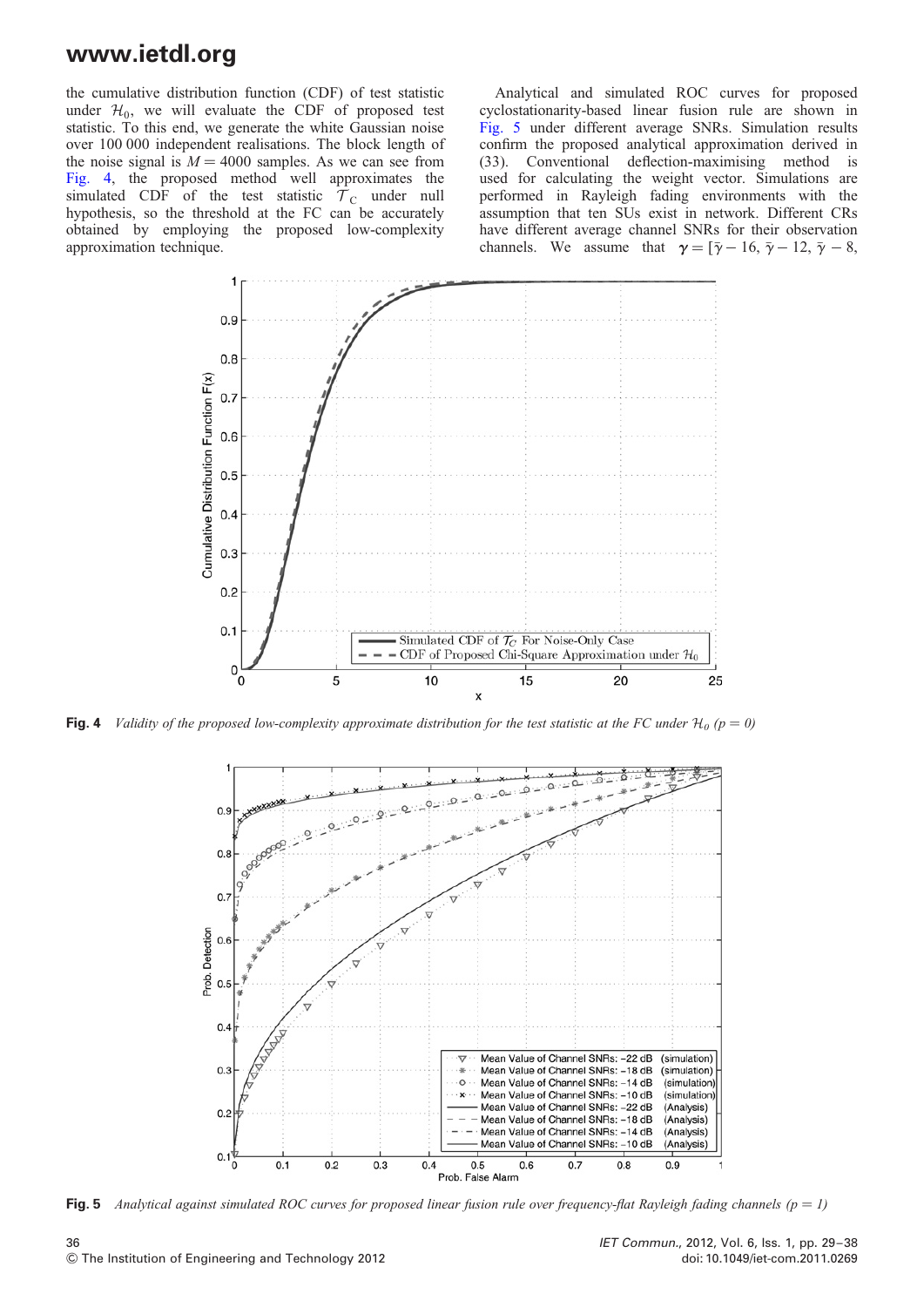$\overline{\gamma}$  – 4,  $\overline{\gamma}$ ,  $\overline{\gamma}$  + 4,  $\overline{\gamma}$  + 8,  $\overline{\gamma}$  + 12,  $\overline{\gamma}$  + 16], where  $\gamma$  =  $[SNR<sub>1</sub>, ..., SNR<sub>L</sub>]$  is the vector of average channel SNRs and  $\bar{\gamma}$  is the arithmetic mean value of all the channel SNRs in decibels. The analytical curves are obtained from (33).

Next, we would like to evaluate the performance of different CS-based cooperative sensing methods over fading channels. Fig. 6 depicts the ROC performance curves for proposed methods in frequency-flat Rayleigh fading environment. It is evident that the conventional deflection coefficient maximisation (CDFM) method outperforms the other ones in fading environment. Different secondary users experience independent fading

with different channel SNR. Note that there is 35 dB difference between the largest and the smallest channel SNRs, so that there is a significant variation in the observed channel SNRs.

Fig. 7 shows the probability of missed detection as a function of mean value of channel SNRs in frequency-flat Rayleigh fading environment. It is evident that the CDFM method has the lowest probability of missed detection in both low and high SNR conditions. This confirms the superiority of CDFM method, independent of channel SNRs. The vector of channel SNRs  $(y)$  is defined as in Fig. 5.



Fig. 6 ROC curves for various cyclostationarity-based cooperative sensing methods over frequency-flat Rayleigh fading channel  $\gamma = [-45.8, -33.5, -30.7, -35.1, -26.6, -21.2, -19.3, -15.8, -15.1, -10.2]$  (in dB)



Fig. 7 Probability of missed detection against the mean value of channel SNRs  $(\bar{\gamma})$  in frequency-flat Rayleigh fading channels